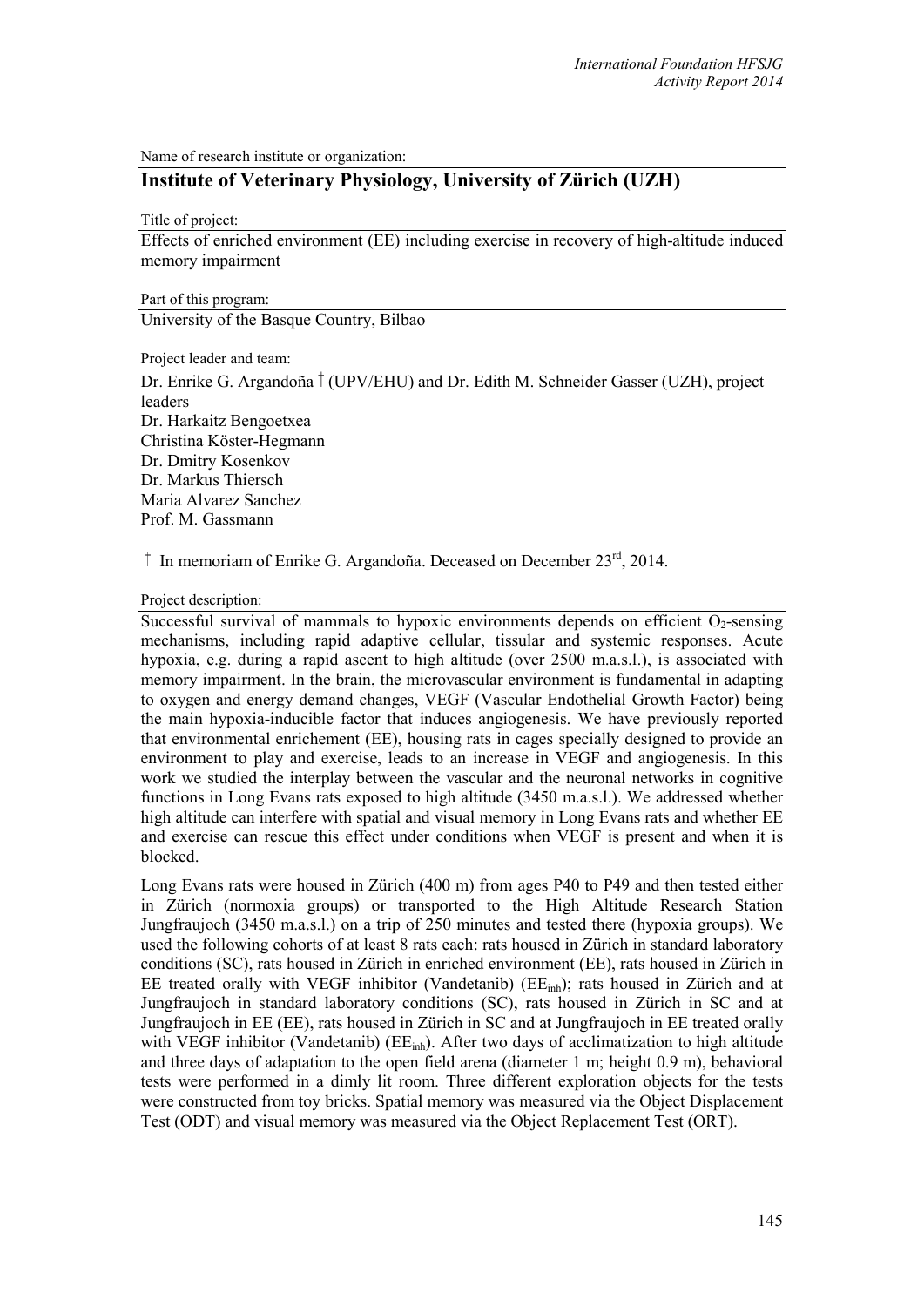## **a) Object Displacement Test (ODT)**

For this test two spatial cues are placed on the walls of the arena and three objects are fixed to the floor, each in the middle of one quadrant. Spatial test is tested by the ability of an animal to recognize the change in quadrant position of one object (Object C).

During the training phase, each rat is allowed to explore in the arena freely three times for 5 minutes, with an inter-trial rest period of 5 minutes. The time that each object is explored during each interval is measured in seconds and the sum of the three intervals represented as a total exploration time per object. For the testing phase, object C is moved from its original position to the empty quadrant and rats are reintroduced to the open field 24 hours posttraining during 5 minutes (see Figure 1C upper schema). The time spent exploring the displaced object (object C) is expressed as a percentage of the total exploration time.

### **b) Object Replacement Test (ORT)**

Visual learning is tested by the ability of the animal to recognize a new object (Object C) in the arena. For this test, no spatial cues are used and three new objects are positioned in the open field as described before. Training is equal as before. For the testing phase, a novel object replaces object C in the same position (Figure 1C lower schema). The time spent exploring the familiar objects and the novel object are recorded and expressed as a percentage of the total exploration time.



*Figure 1. Pictures of the cage used for Environmental Enrichment (A) and of the open field arena arranged for an ODT (B). Schema of Object Displacement Test (ODT) (upper schema) and Object Replacement Test (ORT) (lower schema) (C). ODT reflects Spatial Learning and Memory and ORT visual learning and memory. Exploration time to the displaced or changed object (C) is measured and represented in percentage of total exploration time. The more time spent in exploring object C, the better the memory performance.*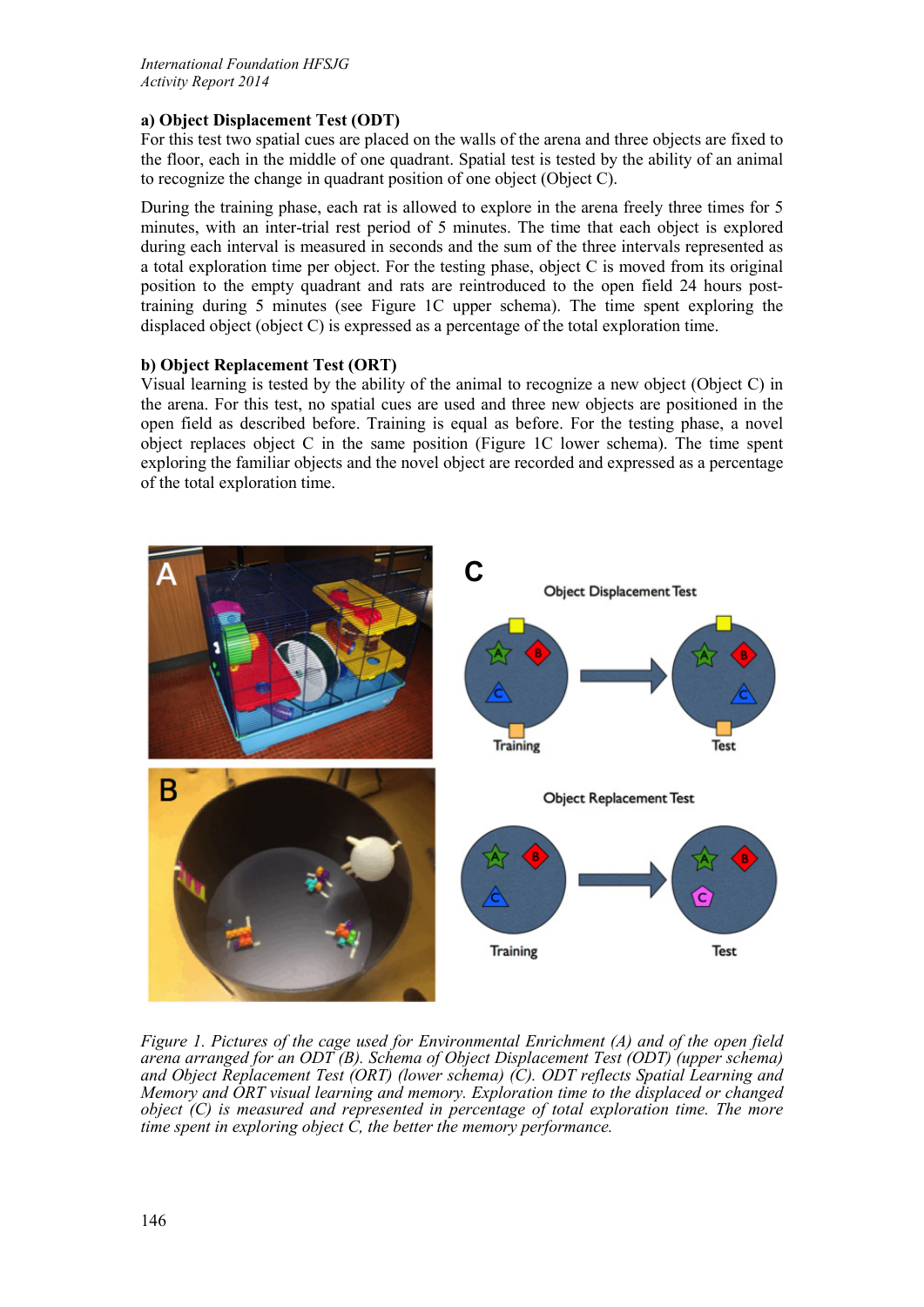## **RESULTS**

The total exploration time of rats during training and test was similar between the different housing groups. A slight decrease in exploration time was observed when rats were housed in EE (Figure 2).



*Figure 2. Total exploration time in different housing groups. No significant change in exploratory behavior was observed between groups.*

In Zürich (normoxia), spatial and visual learning was observed in rats housed in SC and EE (Figure 3). EE improved visual recognition in rats. Animals in EE that took VEGF inhibitor (EE-inh) failed to recognize the displaced object but kept recongizing the replaced changes; therefore in normoxic conditions VEGF plays a role mainly in spatial learning.



*Figure 3. Percentage of time that rats spent exploring the displaced (A) or the replaced (B) object in normoxic conditions (Zürich). Line at 50% of the total exploration time represent a significant recognition of change.\**  $P \ge 0.05$ .

At Jungfraujoch (hypoxia), all animals housed in SC lost completely their spatial (Figure 4, A) and visual (Figure 4, B) learning skills. EE allowed the recovery of spatial and visual learning and this recovery was not posible if animals in EE were treated with VEGF inhibitor (EEinh).

Quantification of total number of neurons (nerve cells) revealed a reduction in number in all groups that were exposed to high altitude; however an increase in neurogenesis (new born neurons) was observed in groups housed in EE.